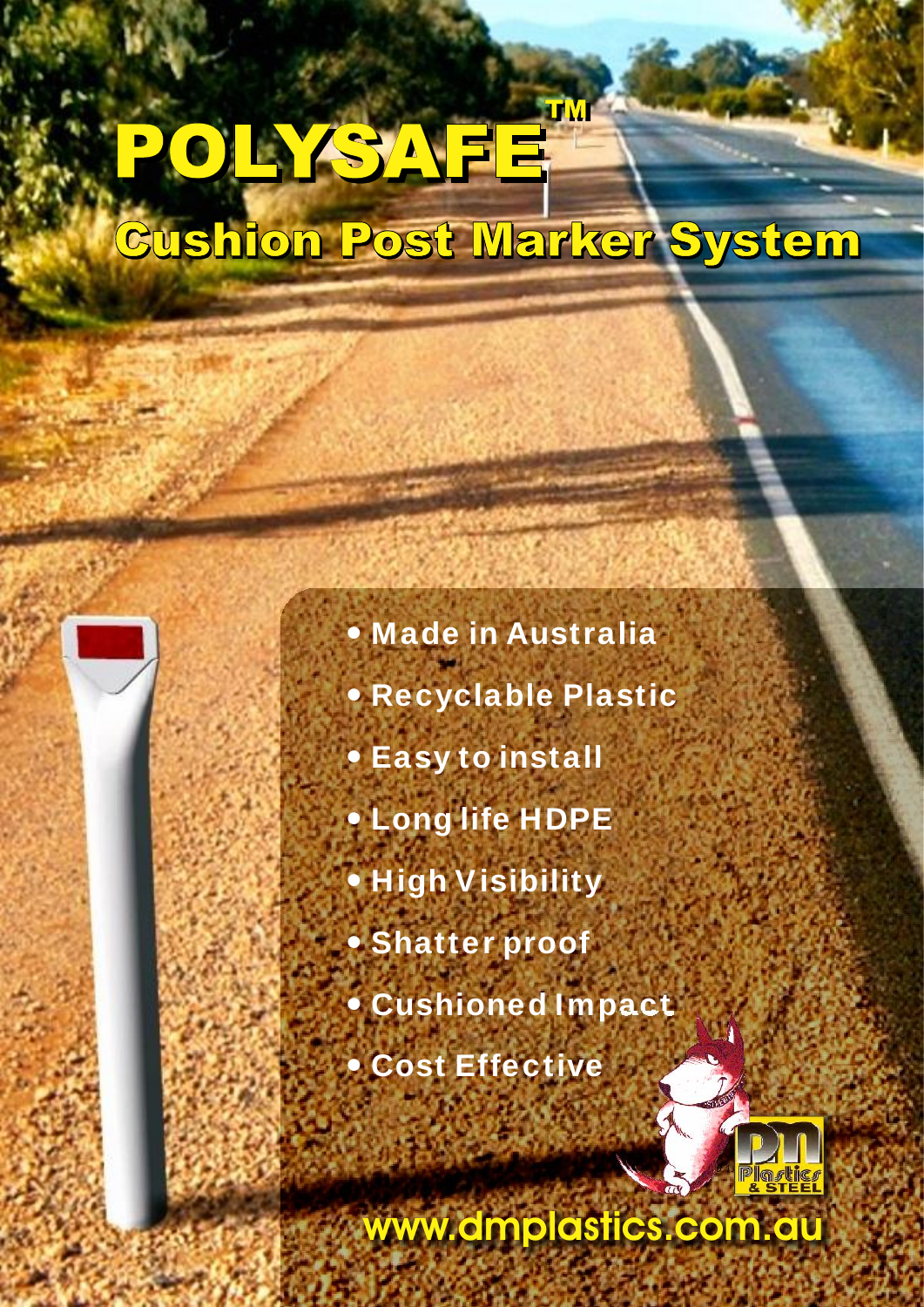### **PolySafe™ Cushion Post**

**Guideposts - Trail Markers - Orchard Markers - Property Numbering** 



Custom Lengths and Colours are available upon request subject to Minimum Order **Quantities** 



Suitable for Viticulture, Horticulture, Agriculture and Local Government Applications



Recommended prices only, and subject to change without notice. Subject to Order Quantity and Terms & Conditions of Sale DM Plastics & Steel Phone 08 8360 5777 Fax 08 8349 5431 Web- www.dmplastics.com.au

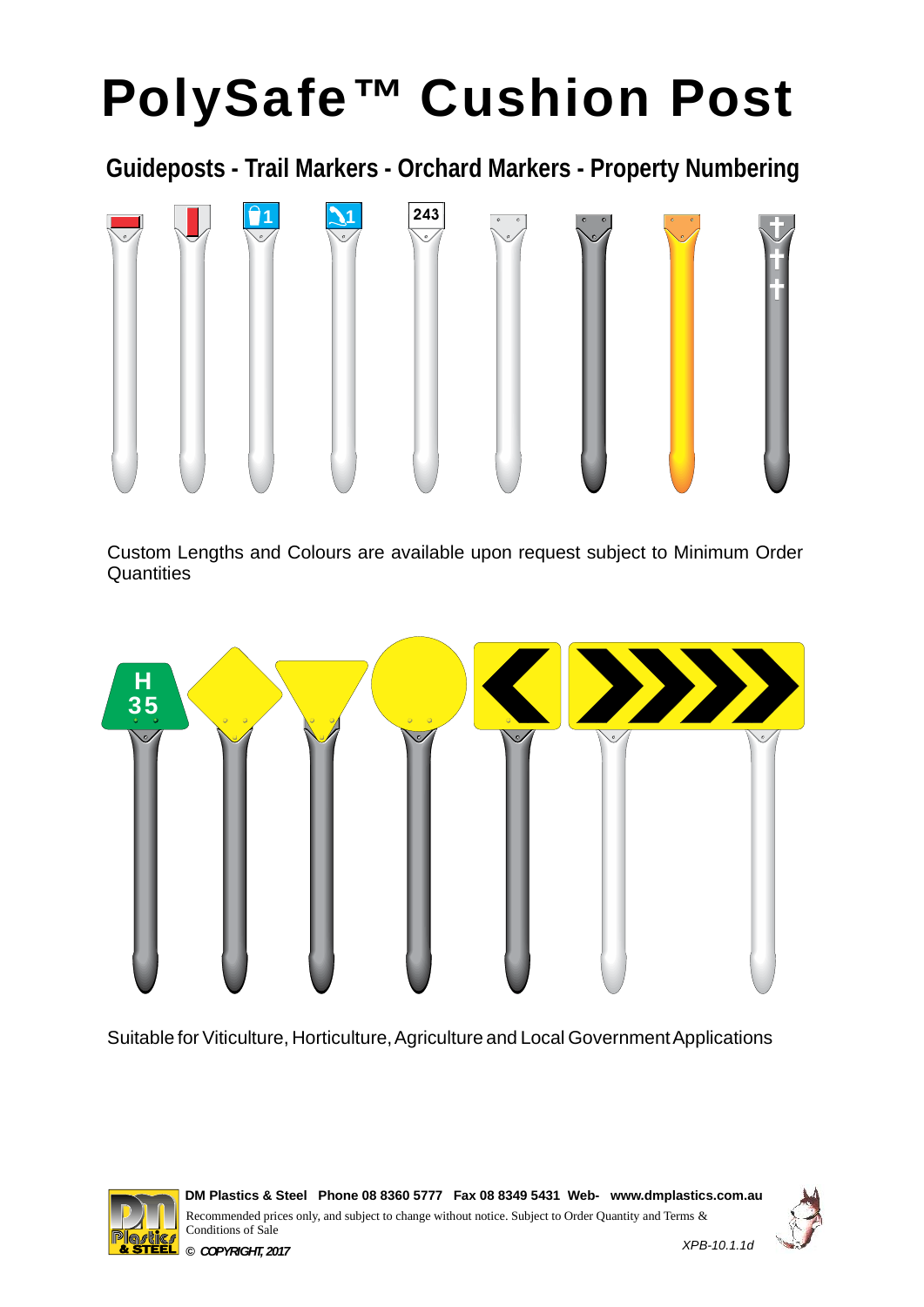### **POLYSAFE CUSHION MARKER POST**

PolySafe Cushion Posts - Installed direct into a hole bored in the roadside or with Ground Sleaves, enabling ease of replacement. Also available in other colours such as **Orange** to stand out as identification markers, and **Silver** to look like a metal post. **Other Lengths** available with minimum order quantities.

|  | <b>POST only</b>         |                                                                   |                    |         |             | 10.1.3 |  |
|--|--------------------------|-------------------------------------------------------------------|--------------------|---------|-------------|--------|--|
|  |                          | White Posts without delineators                                   |                    |         |             |        |  |
|  | PRODUCT CODE DESCRIPTION |                                                                   |                    | ЦSТ     | <b>LIST</b> |        |  |
|  |                          | nominal pack size                                                 | Wt kg              | exc GST | inc GST     |        |  |
|  | PSCPW1428B10             | PSCUSHON-POST; WHT; 1.4M2.5T; B10<br>1.41mLx0.42mWx0.275mH        | 11.3 <sub>kq</sub> |         |             |        |  |
|  | PSCPW1528B10             | PS CUSHION-POST; WHT; 1.5M 2.5T; B10                              | 12.1kg             |         |             |        |  |
|  |                          | <b>Coloured</b> Posts without delineators - colour to be defined. |                    |         |             |        |  |
|  | PSCPC1428B10             | IPS CUSHION POST;COLOURED; 1.4M2.5T; B10                          | 12.1kg             |         |             |        |  |
|  | PSCPC1528B10             | PS CUSHON POST; COLOURED; 1.5M 2.5T; B10                          | 12.1kg             |         |             |        |  |
|  |                          |                                                                   |                    |         |             |        |  |
|  | PSCPS1428B10             | <b>PS CUSHON POST: SILVER: 1.4M2.5T: B10</b>                      | 11.3 <sub>kq</sub> |         |             |        |  |
|  | PSCPS1628B10             | PS CUSHION-POST; SILVER; 1.6M2.5T; B10                            | 12.9kg             |         |             |        |  |



POST ACCESSORIES<sup>10.1.9</sup>





**Delineator**s can be applied to provide ready recognition in the dark.

| PRODUCT CODE DESCRIPTION |                                                             | ЦSТ     | ЦSТ     |  |
|--------------------------|-------------------------------------------------------------|---------|---------|--|
|                          | nominal pack size<br>Wt kg                                  | exc GST | inc GST |  |
| PSRDR50100B10            | DIAMOND DELINEATOR 50X100 - Red - B10                       |         |         |  |
| PSRDW50100B10            | DIAMOND DELINEATOR 50X100 - White - B10                     |         |         |  |
| PSCDR80B10               | CIRCULAR DELINEATOR DISK - RED 80mm; B10<br>1.2mLx30mWxmH   |         |         |  |
| PSCDW80B10               | CIRCULAR DELINEATOR DISK - WHITE 80mm; B10<br>1.2mLx30mWxmH |         |         |  |
| <b>PSGS05B10</b>         | PS CUSHION-POST GROUND SLEEVE:500MM B10                     |         |         |  |
| PSNS0525B10              | PS CUSHION-POST NUT & SCREW, 5 X 25; B10                    |         |         |  |





| <b>POST SIGNS</b> |
|-------------------|
|                   |

*POST SIGNS* 10.1.1

**Signs** can be produced in reflective material to provide directions, information etc. Can be supplied to suit the above posts.